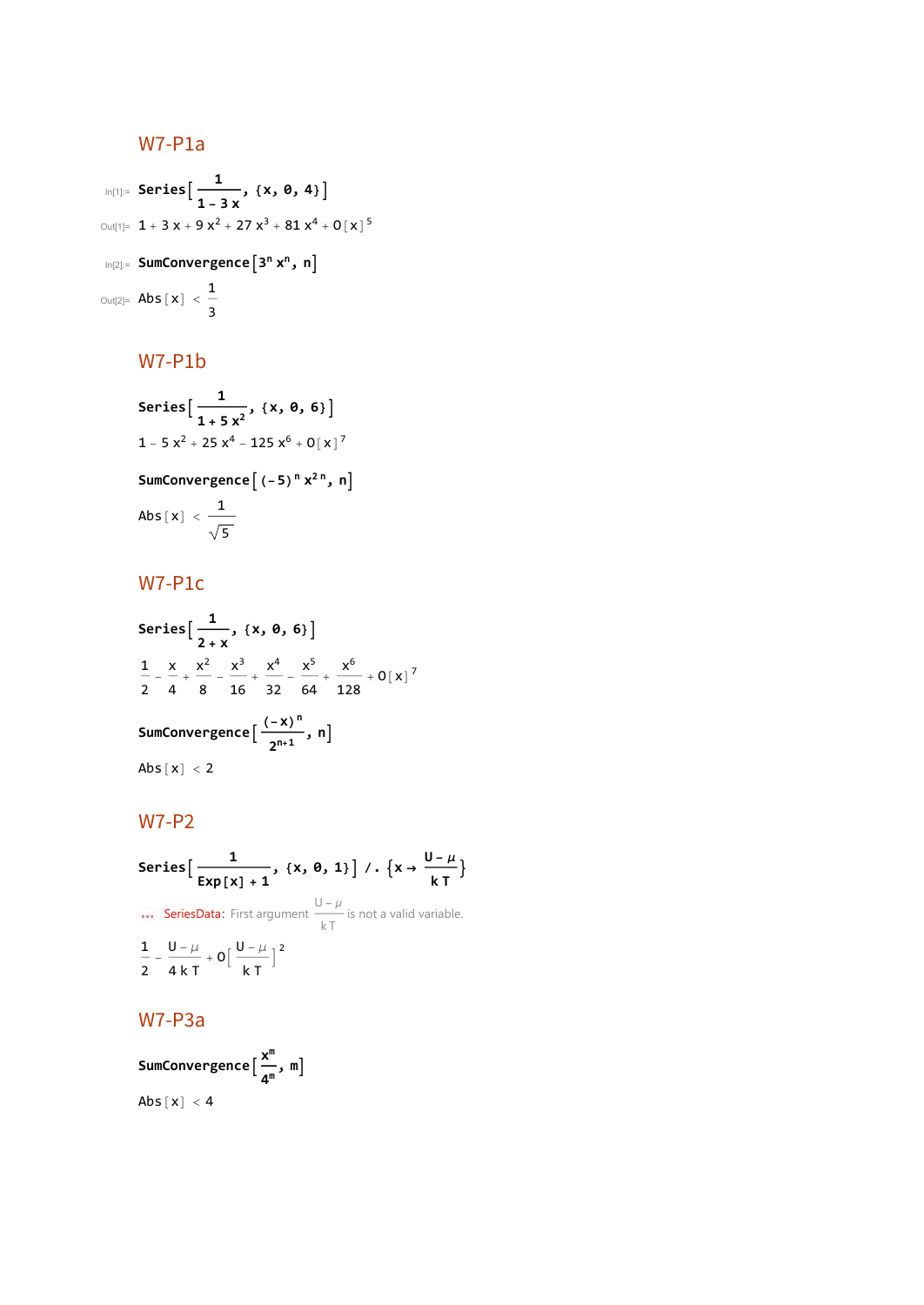## W7-P3b

**SumConvergence** $\left[\left(-1\right)^{r} x^{2r}, r\right]$ Abs $[x] < 1$ 

#### W7-P3c

SumConvergence<sup>[n x<sup>n</sup>, n]</sup> Abs $[x] < 1$ 

## W7-P3d

**SumConvergence <sup>x</sup><sup>n</sup> n2 , n** Abs $[x] \le 1$ 

### W7-P4a

**Series[Sin[x], {x, 0, 7}] // Normal**  $x - \frac{x^3}{6} + \frac{x^5}{120} - \frac{x^7}{5040}$ 

**Series[Cos[x], {x, 0, 6}] // Normal**

 $1 - \frac{x^2}{2} + \frac{x^4}{24} - \frac{x^6}{720}$ 

## W7-P4b

**∂<sup>x</sup> Series[Sin[x], {x, 0, 7}] // Normal**  $1 - \frac{x^2}{2} + \frac{x^4}{24} - \frac{x^6}{720}$ 

#### W7-P4c

$$
\int (\text{Series} [\text{Sin}[x], \{x, 0, 5\}] / / \text{Normal} ) \, dx + C
$$
  

$$
C + \frac{x^2}{2} - \frac{x^4}{24} + \frac{x^6}{720}
$$

## W7-P5

 $y[x_$  = InterpolatingPolynomial [{ $\{0, 0\}$ ,  $\{1, 1\}$ ,  $\{2, 1\}$ ,  $\{3, 2\}$ }, x] // Simplify // Expand  $\frac{13 \times 1}{6} - \frac{3 \times 2}{2} + \frac{\times^3}{3}$